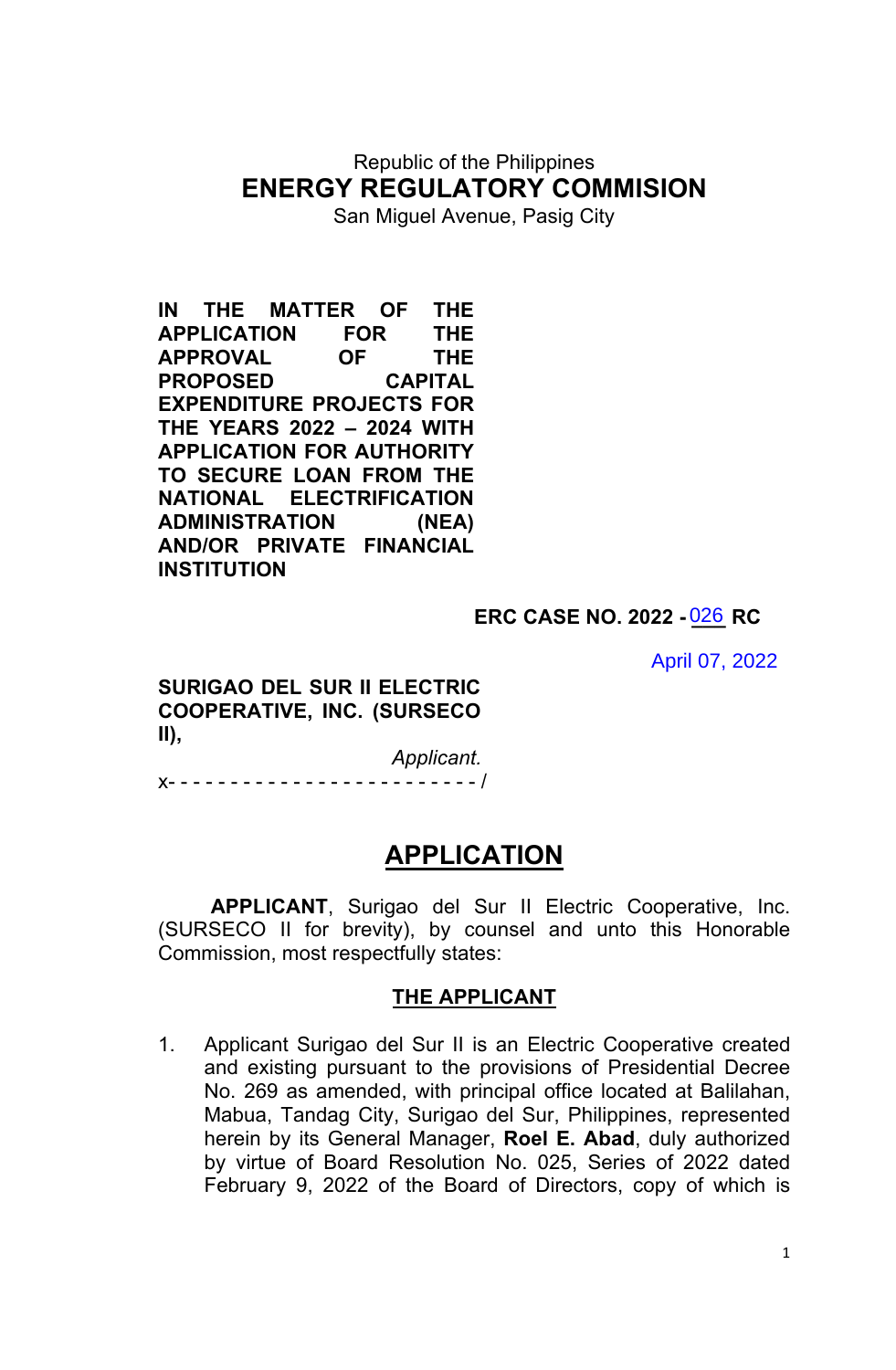attached hereto as **Annex "A"** and made an integral part hereof.

The filing of the instant Application is likewise authorized under the afore-mentioned Resolution;

2. Applicant has been granted by the National Electrification Administration (NEA) an authority to operate and distribute electric light and power in the City of Tandag and the Municipalities of Carrascal, Cantilan, Madrid, Carmen, Lanuza, Cortes, Tago, San Miguel, Bayabas, Cagwait, Marihatag, San Agustin and Lianga, all in the Province of Surigao del Sur.

### **THE APPLICATION AND ITS PURPOSE**

- 3. This Application is filed in compliance with ERC Resolution No. 26, Series of 2009 (A Resolution Amending the Rules for Approval of Regulated Entities' Capital Expenditure Projects)" adopted pursuant to the mandate of Section 43 of Republic Act No. 9136 otherwise known as the Electric Power Industry Reform Act of 2001 (EPIRA) and its implementing Rules and Regulations, which categorically provides that all capital expenditure projects (CAPEX) shall be submitted to and for the approval of the Commission prior to its implementation, in relation to ERC Resolution No. 20, Series of 2011 which sets the timelines for the filing of the instant application;
- 4. The aforecited amended rules was issued by the Honorable Commission to ensure that the projects are timely, appropriate, necessary and cost efficient; to ensure that the proposed capital projects are consistent with the Distribution Development Plan (DDP), the Philippine Grid Code (PGC), the Philippines Distribution Code (PDC), and other relevant government issuances; and to ensure that the procurement of equipment, materials and services are transparent, competitive and compliant with the applicable laws and regulations.
- 5. In accordance with the Amended CAPEX Rules, consistent with the Distribution Development Plan and the Philippine Distribution Code, Applicant shall acquire, construct, and implement the following capital expenditure projects for the years 2022-2024, with a total approximate cost of **Five Hundred Eighty-One Million One Hundred Thirty Thousand Four Hundred Twenty-Seven Pesos and Sixty-Six Centavos (PhP581,130,427.66).**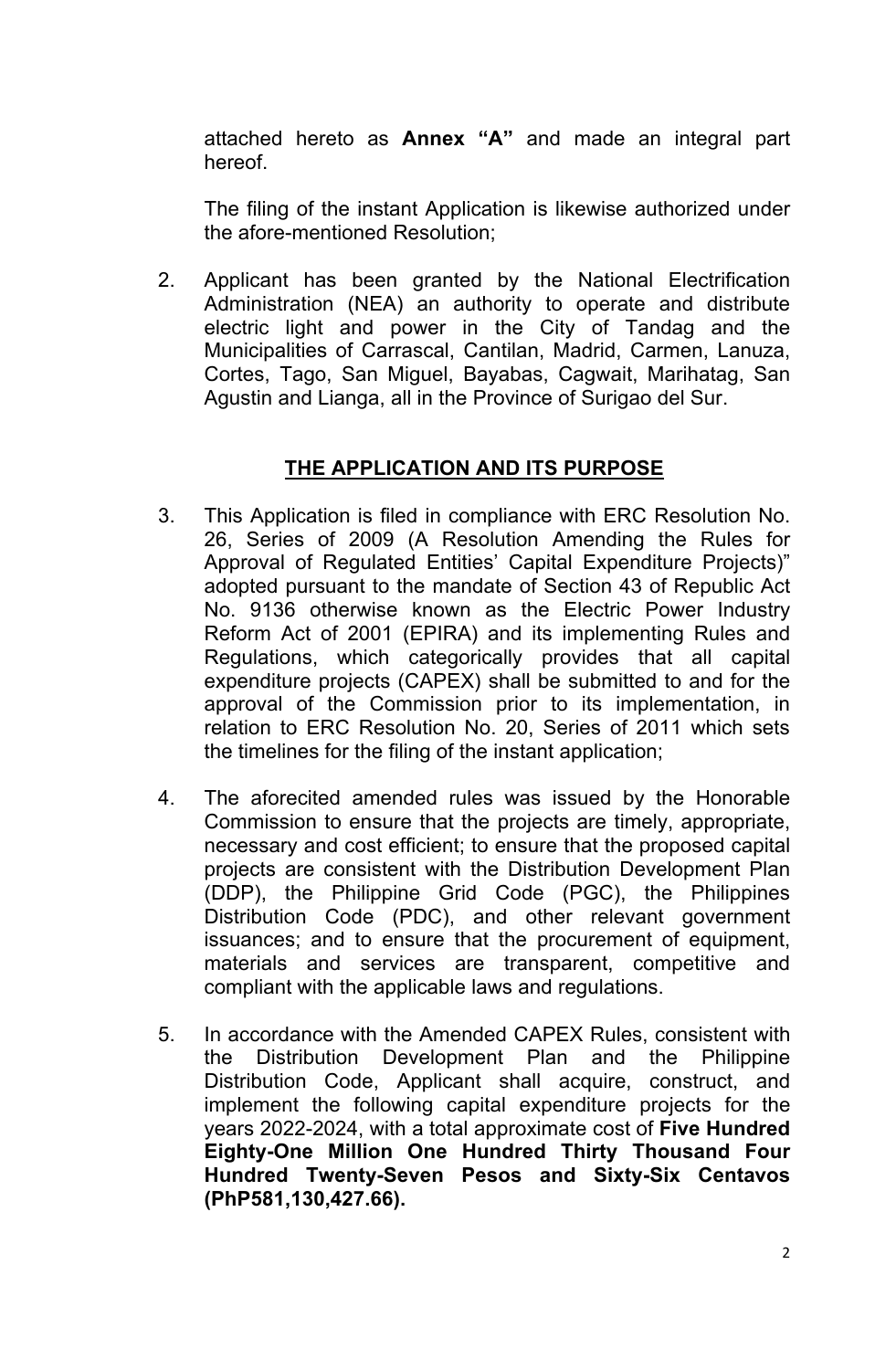#### **Summary of the Proposed Projects with Corresponding Costs for the Years 2022 - 2024**

| <b>Proposed Projects</b> |                                                                             |                       | Project Cost (PhP) |                |                          |                |  |
|--------------------------|-----------------------------------------------------------------------------|-----------------------|--------------------|----------------|--------------------------|----------------|--|
| No.                      | Title                                                                       | Problem<br>Type       | 2022               | 2023           | 2024                     | Total          |  |
| 1                        | Installation of 69 kV Circuit<br><b>Breaker at Cagwait</b><br>Substation    | Safety                | 3,918,833.57       |                | $\overline{\phantom{a}}$ | 3,918,833.57   |  |
| $\overline{2}$           | Replacement of Line<br>Conductors to Insulated on<br><b>Critical Areas</b>  | Safety                | 2,400,531.60       | 2,482,389.72   | 2,567,039.22             | 7,449,960.54   |  |
| 3                        | Re-routing and<br><b>Rehabilitation of Electrical</b><br><b>Facilities</b>  | Safety                | 50,472,763.84      | 29,024,772.51  | 21,160,735.92            | 100,658,272.27 |  |
| $\overline{4}$           | Replacement of<br><b>Deteriorated Poles</b>                                 | Safety                | 7,026,650.95       | 7,266,259.75   | 7,514,039.21             | 21,806,949.91  |  |
| 5                        | Installation of Circuit<br>Breakers on SURSECO II's<br><b>Backbone Line</b> | Safety                |                    | 3,499,799.01   |                          | 3,499,799.01   |  |
| 6                        | <b>Personal Protective</b><br>Equipment (PPE)<br>Requirement                | Safety                | 1,884,270.74       | 792,878.73     | 343,061.05               | 3,020,210.52   |  |
| $\overline{7}$           | <b>Tandag Substation Capacity</b><br>Augmentation                           | Capacity              | 66,354,240.24      |                |                          | 66,354,240.24  |  |
| 8                        | Installation of a 5MVA<br>Substation in Brgy. Gamut,<br>Tago                | Capacity              |                    | 70,984,007.27  | $\overline{\phantom{0}}$ | 70,984,007.27  |  |
| 9                        | <b>Line Extensions</b>                                                      | Capacity              | 12,095,071.74      | 29,571,917.21  | 19,891,373.33            | 61,558,362.28  |  |
| 10                       | <b>Distribution Transformer</b><br>Requirement                              | Capacity              | 12,987,180.90      | 14,035,260.83  | 15,140,406.89            | 42,162,848.62  |  |
| 11                       | <b>Connection Requirement for</b><br><b>New Customers</b>                   | Capacity              | 6,727,526.30       | 7,324,982.28   | 8,127,183.72             | 22,179,692.30  |  |
| 12                       | <b>Buffer Stock Requirement</b>                                             | Reliability           | 11,078,003.37      |                |                          | 11,078,003.37  |  |
| 13                       | Kilowatt-hour Meter<br>Replacement                                          | System<br>Loss        | 6,449,742.28       | 6,669,678.50   | 6,897,114.54             | 20,016,535.32  |  |
| 14                       | Vehicle Requirement                                                         | Service<br>Efficiency | 77,047,590.46      | 7,519,630.96   | 7,776,050.37             | 92,343,271.79  |  |
| 15                       | Linemen Tools Requirement                                                   | Service<br>Efficiency | 11,024,061.21      | 604,578.33     | 842,214.86               | 12,470,854.40  |  |
| 16                       | <b>Communication Equipment</b><br>Requirement                               | Service<br>Efficiency | 317,600.75         | 1,002,433.16   |                          | 1,320,033.91   |  |
| 17                       | Software and License<br><b>Acquisition and Upgrade</b>                      | Service<br>Efficiency | 8,474,979.47       | 8,745,349.68   | 14,789,899.20            | 32,010,228.35  |  |
| 18                       | Installation of IT Equipment                                                | Service<br>Efficiency | 3,363,701.62       | 1,617,357.78   | 544,389.25               | 5,525,448.65   |  |
| 19                       | New Furnitures for<br><b>SURSECO II's Offices</b>                           | Service<br>Efficiency | 862,778.49         | 1,910,096.85   |                          | 2,772,875.34   |  |
|                          | <b>Total Project Cost (PhP)</b>                                             |                       | 282,485,527.53     | 193,051,392.57 | 105,593,507.56           | 581,130,427.66 |  |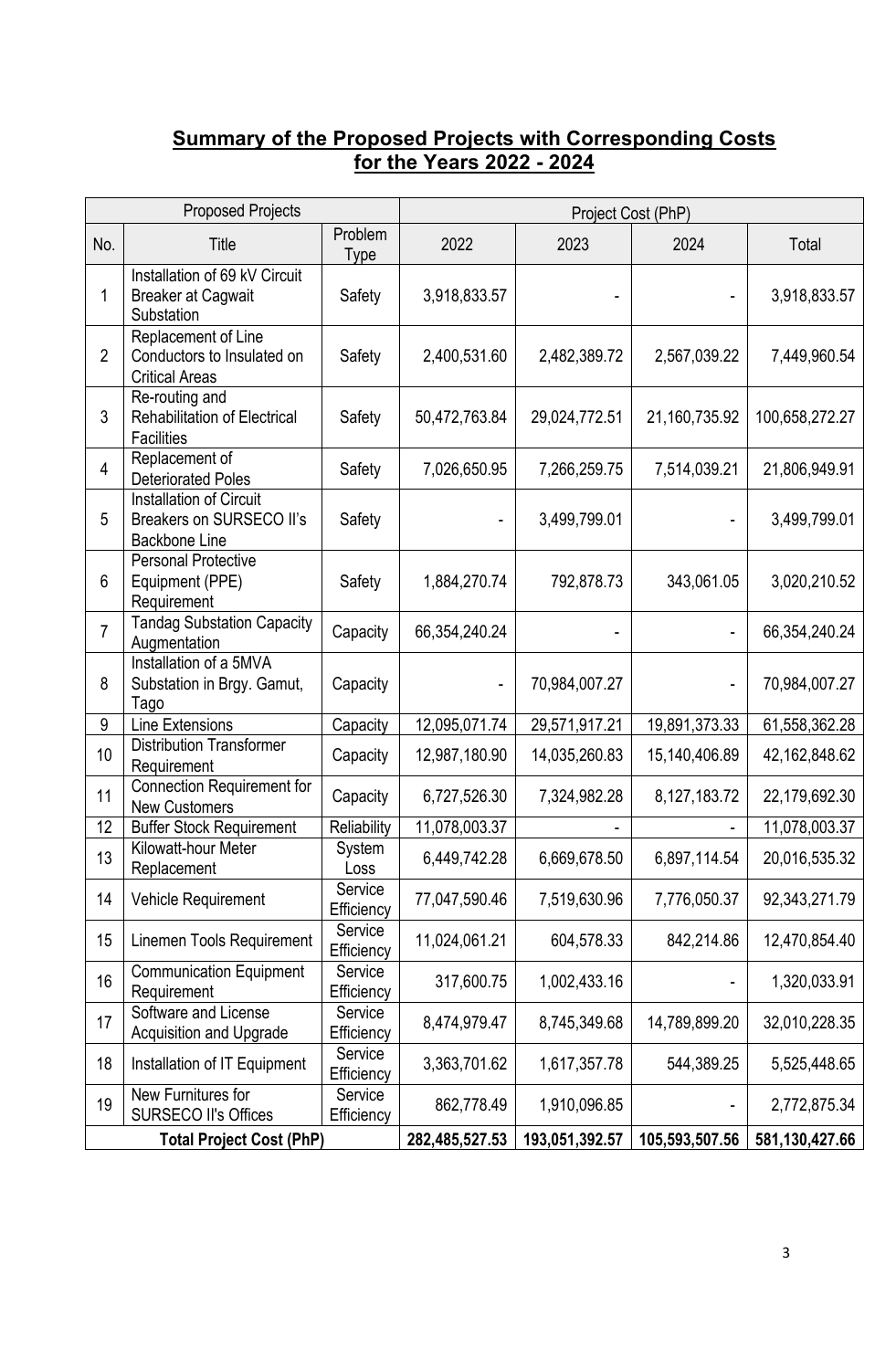## **Justification of the Proposed Projects**

| No.            | <b>Project Title</b>                                                                         | <b>Justification</b>                                                                                                                                                                                                                                                                                   |  |  |
|----------------|----------------------------------------------------------------------------------------------|--------------------------------------------------------------------------------------------------------------------------------------------------------------------------------------------------------------------------------------------------------------------------------------------------------|--|--|
| $\mathbf{1}$   | Installation of 69 kV<br>Circuit Breaker at<br><b>Cagwait Substation</b>                     | The proposed project is intended to comply with GCR 4.6.1.2 of<br>the Philippine Grid Code, by installing the appropriate circuit<br>breakers, to ensure the safe operation of the Cagwait<br>Substation.                                                                                              |  |  |
| $\overline{2}$ | Replacement of Line<br>Conductors to<br>Insulated on Critical<br>Areas                       | The proposed project is intended to replace identified line<br>sections from bare to insulated conductor to ensure the safety<br>of public.                                                                                                                                                            |  |  |
| 3              | Re-routing and<br>Rehabilitation of<br><b>Electrical Facilities</b>                          | The proposed project intends to relocate facilities within the<br>road right-of-way to ensure immediate access by SURSECO<br>II's linemen during emergency or maintenance activity and to<br>rehabilitate distribution lines to meet the required standard.                                            |  |  |
| $\overline{4}$ | Replacement of<br><b>Deteriorated Poles</b>                                                  | The project is intended to replace old, deteriorated, as well as<br>improvised poles so that the safety requirement (structure<br>integrity, height clearance, and appropriate spacing<br>0f<br>distribution lines) of the distribution network is met.                                                |  |  |
| 5              | <b>Installation of Circuit</b><br>Breakers on<br><b>SURSECO II's</b><br><b>Backbone Line</b> | The project will ensure that Feeders Cagwait F2, Lianga F2,<br>and Tandag F2 will be able to isolate the expected/calculated<br>short circuit current in the system during minimum fault<br>condition.                                                                                                 |  |  |
| 6              | <b>Personal Protective</b><br>Equipment (PPE)<br>Requirement                                 | The project intends to equip the personnel of SURSECO II with<br>the appropriate PPEs in compliance with the mandate of<br>Section 4 of R.A. No. 11058.                                                                                                                                                |  |  |
| $\overline{7}$ | <b>Tandag Substation</b><br>Capacity<br>Augmentation                                         | The project intends to address the capacity problem of<br>SURSECO II's 10 MVA Tandag Substation.                                                                                                                                                                                                       |  |  |
| 8              | Installation of a 5MVA<br>Substation in Brgy.<br>Gamut, Tago                                 | The project intends to address the capacity problem of<br>SURSECO II's 5 MVA Cagwait Substation.                                                                                                                                                                                                       |  |  |
| 9              | Line Extensions                                                                              | The project involves the extension of primary and secondary<br>distribution lines to accommodate the connection requirement<br>of new customers.                                                                                                                                                       |  |  |
| 10             | <b>Distribution</b><br>Transformer<br>Requirement                                            | The project is intended to address the forecasted growth in<br>demand of the SURSECO II's distribution system. Further, the<br>procurement of additional distribution transformers shall serve<br>as stand-by inventory to immediately replace any damaged<br>and/or busted distribution transformers. |  |  |
| 11             | Connection<br><b>Requirement for New</b><br><b>Customers</b>                                 | The project involves the procurement and installation of kWh-<br>meters and service drop wire to accommodate the connection<br>requirement of new customers.                                                                                                                                           |  |  |
| 12             | <b>Buffer Stock</b><br>Requirement                                                           | The proposed project is in line with NEA's Memorandum No.<br>2015-023 to ensure availability of vital materials and equipment<br>for immediate restoration/rehabilitation of distribution lines<br>damaged by disasters and calamities.                                                                |  |  |
| 13             | Kilowatt-hour Meter<br>Replacement                                                           | The project is for the annual replacement of defective or<br>damaged kilowatt-hour meter to ensure accurate registration of<br>electricity consumption.                                                                                                                                                |  |  |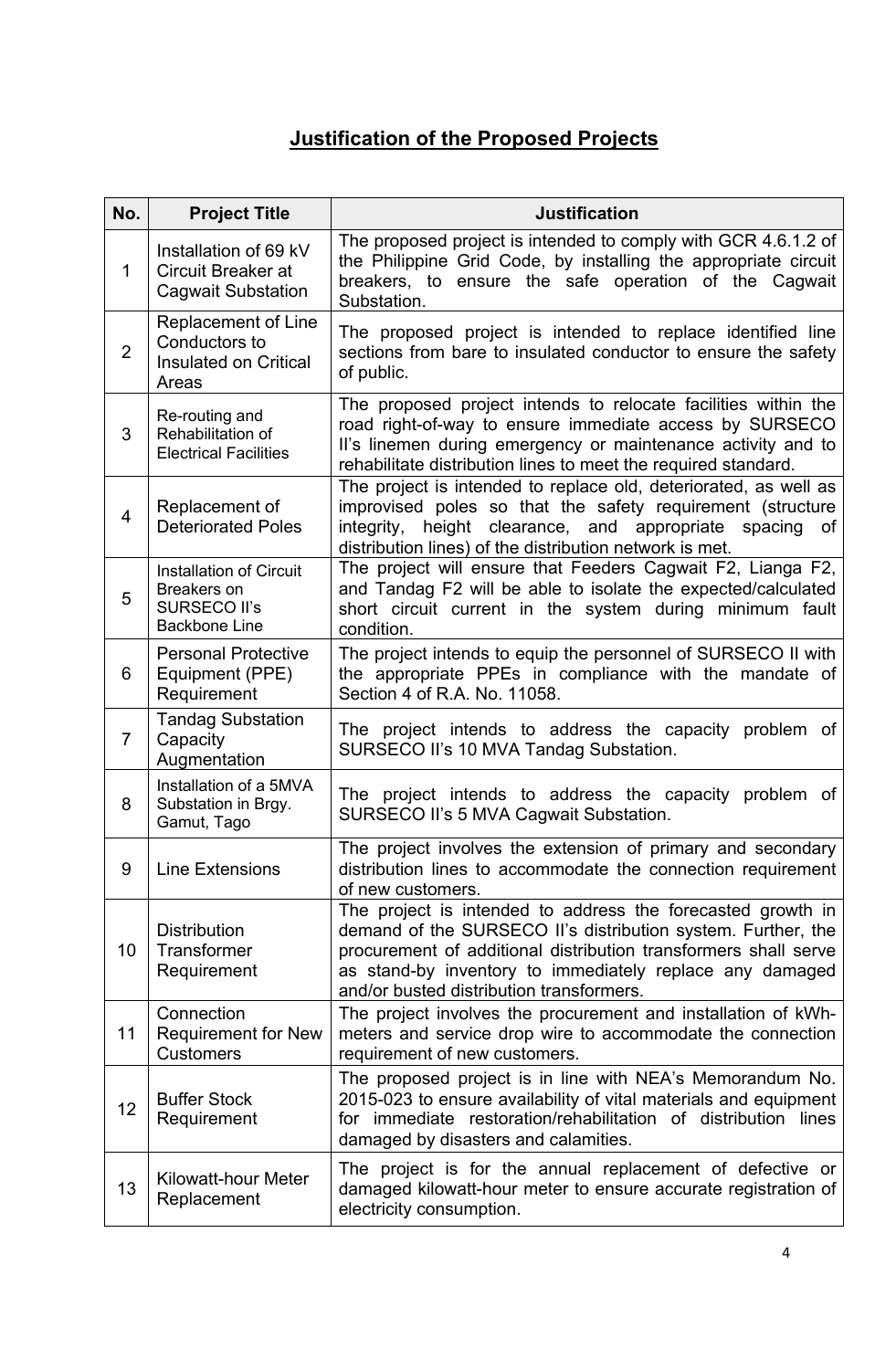| No. | <b>Project Title</b>                                        | <b>Justification</b>                                                                                                                                                                                              |
|-----|-------------------------------------------------------------|-------------------------------------------------------------------------------------------------------------------------------------------------------------------------------------------------------------------|
| 14  | <b>Vehicle Requirement</b>                                  | The proposed project is intended for the replacement of<br>SURSECO II's ageing fleet of vehicles and provides sufficient<br>equipment to properly maintain its vehicles.                                          |
| 15  | <b>Linemen Tools</b><br>Requirement                         | The project will equip each lineman of SURSECO II with the<br>appropriate tools to perform their respective duties in a safe and<br>efficient manner.                                                             |
| 16  | Communication<br>Equipment<br>Requirement                   | SURSECO II intends to acquire new handheld radios (with their<br>respective base radio) for its field personnel to facilitate efficient<br>delivery of services.                                                  |
| 17  | Software and<br><b>License Acquisition</b><br>and Upgrade   | The project includes the acquisition of an integrated information<br>system software, registration of database product license and<br>cloud storage subscriptions.                                                |
| 18  | Installation of IT<br>Equipment                             | The project includes the acquisition and installation of IT<br>Infrastructure and Equipment.                                                                                                                      |
| 19  | New Furnitures for<br><b>SURSECO II's</b><br><b>Offices</b> | SURSECO II intends to acquire new furniture to replace old and<br>deteriorated items. The project is also intended to provide a<br>more convenient facility for its personnel as well as the member<br>consumers. |

- 6. With the prevailing situation in the electric power industry vis-àvis the consumers' demand, Applicant deems it appropriate to embark on asset development and expansion in order to meet the member-consumers' growing demands; and
- 7. The procurement of the aforementioned project is of great necessity in the schedules herein provided, otherwise service decline is eminent, to the prejudice of the consumers.
- 8. That the afore-enumerated capital projects will be implemented on staggered basis, and, if a Force Majeure or Fortuitous event, as the case may be occurs causing delay in the implementation, the Applicant shall inform the ERC of such condition and seek the latter's confirmation of the delayed implementation of the particular CAPEX;

## **RELATED AND INDISPENSABLE DOCUMENTS**

9. Consistent with the requirement of the filing of applications for approval of capital projects, Applicant attached and made an integral part of this Application the detailed justifications, related and indispensable documents chronologically arranged and contained in **Annex "B"** hereof.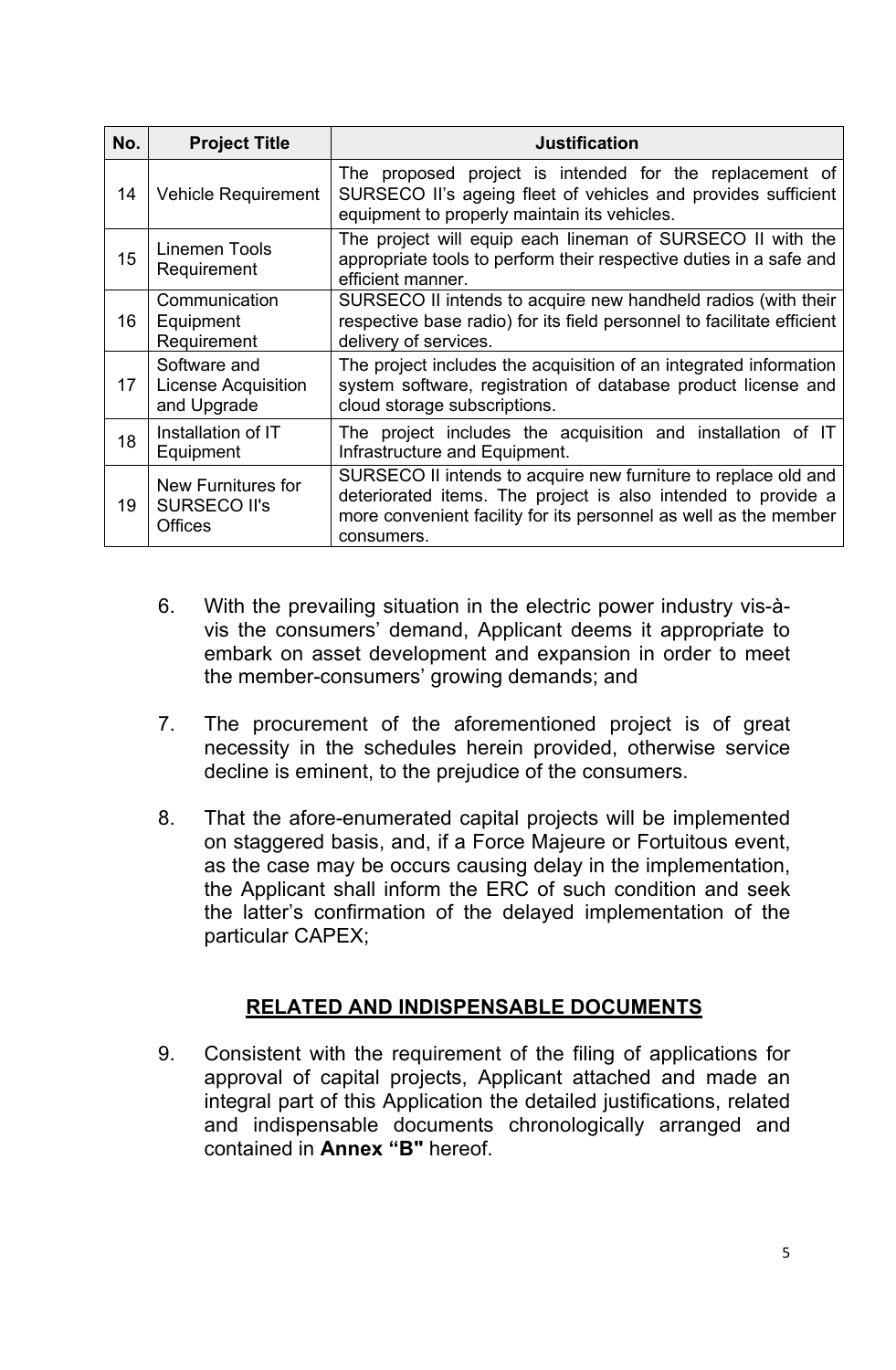#### **BOARD APPROVAL OF THE PROPOSED PROJECTS**

- 10. Finding the proposed capital expenditure projects reasonable, appropriate, necessary, and ultimately redound to the benefit of the members-consumers by way of efficient, continuous and reliable service, the Board of Directors of the Applicant passed Board Resolution No. 024, Series of 2022 dated February 9, 2022approving the proposed CAPEX, copy of which is attached hereto as **Annex "C";**
- 11. In compliance with Resolution No. 26, Series of 2009, information on the proposed capital projects had been widely disseminated through posting in the conspicuous places of the City of Tandag and the Municipalities of Carrascal, Cantilan, Madrid, Carmen, Lanuza, Cortes, Tago, San Miguel, Bayabas, Cagwait, Marihatag, San Agustin and Lianga, all in the Province of Surigao del Sur, as certified to by Leonor T. Montenegro, an employee of the Applicant tasked to undertake such dissemination, copy of the affidavit of posting is attached hereto as **Annex "D"**. The Notices posted in the areas aforementioned specifically contained the following:
	- a. the proposed projects;
	- b. the reasons for proposing said projects;
	- c. the source of fund for the said projects;
	- d. indicative rate impact of the said projects;

#### **SOURCES OF FUNDS FOR THE PROJECTS**

- 12. SURSECO II's Capital Expenditure Projects Plan is envisioned to have the least rate impact and that brings the most value to its consumers.
- 13. In the implementation of the proposed projects, the Applicant shall source the funds through a loan with the National Electrification Administration (NEA) and/or other Private Financing Institution that will provide the least interest rate to the benefit of the member-consumers. Thus, a parallel Application for the grant of authority to secure loan with the aforesaid government agency and/or other private financing institution is incorporated herein.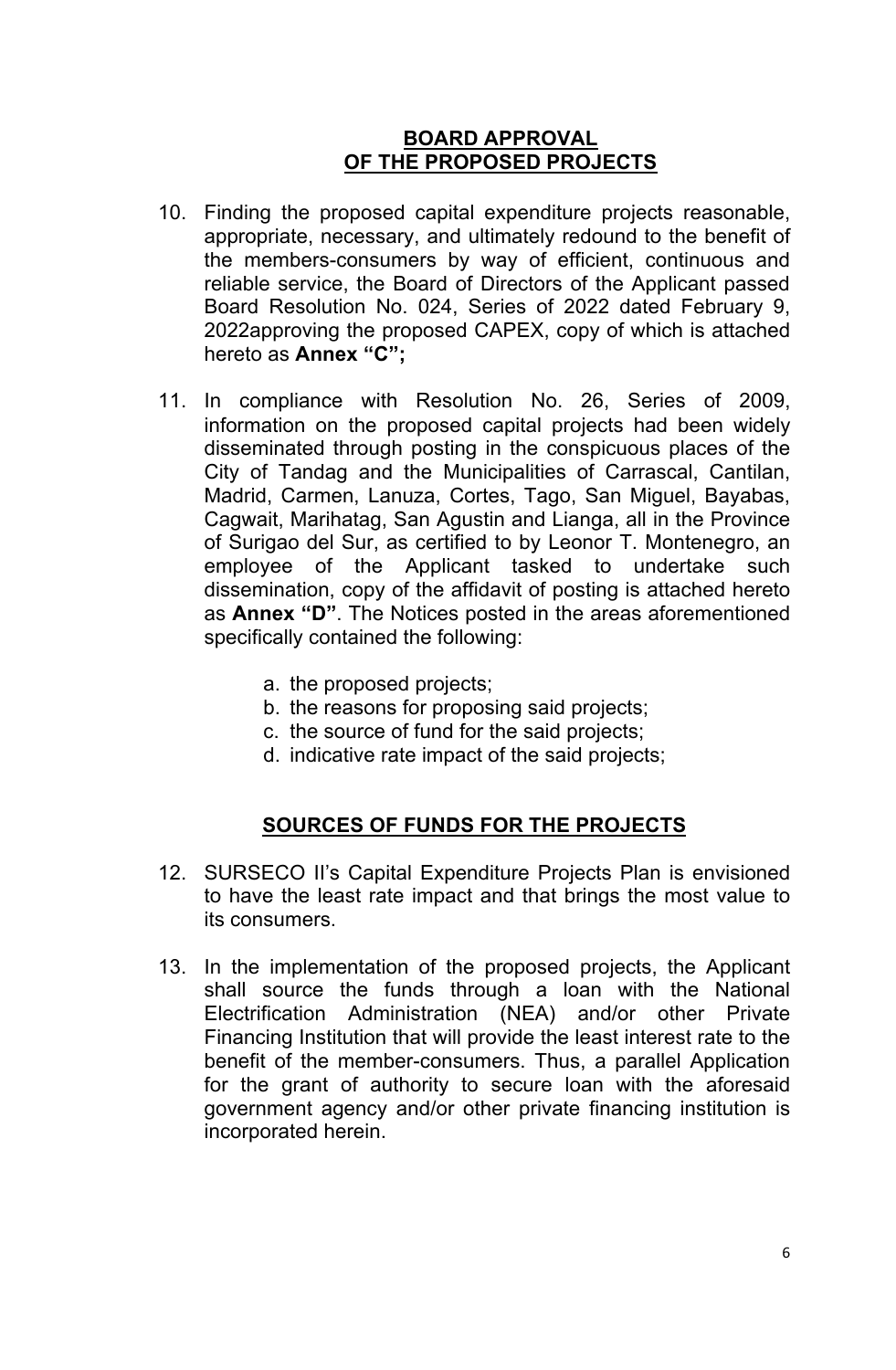**Financing Plan**

|                                                                                               | <b>Project Costs</b> | <b>Annual Projects Costs</b> |                  |                  |  |
|-----------------------------------------------------------------------------------------------|----------------------|------------------------------|------------------|------------------|--|
| <b>Source of Funds</b>                                                                        | to be Financed       | <b>Year 2022</b>             | <b>Year 2023</b> | <b>Year 2024</b> |  |
| Electrification<br>National<br>Administration<br>and/or<br>Financing<br>Other<br>Institutions | 581,130,427.66       | 282,485,527.53               | 193,051,392.57   | 105,593,507.56   |  |
| Total                                                                                         | 581,130,427.66       | 282,485,527.53               | 193,051,392.57   | 105,593,507.56   |  |

14. The implementation of the proposed CAPEX shall bring forth an indicative rate impact as follows:

## **Indicative Rate Impact** *with* **Loan (i=6.0%, p=12 years)**

| Particulars                                        | 2022              | 2023             | 2024              | <b>TOTAL</b>      |
|----------------------------------------------------|-------------------|------------------|-------------------|-------------------|
| Forecasted energy sales, kWh                       | 104,123,830.00    | 111, 194, 312.00 | 118,760,772.00    | 334,078,913.91    |
| Cash balance beginning, PhP,<br>excess/(shortfall) | 37,503,083.21     | 75,246,233.38    | 83,299,111.70     | 37,503,083.21     |
| <b>CASH INFLOWS</b>                                |                   |                  |                   |                   |
| current year collection<br>@PhP0.4004/kWh          | 41,691,181.38     | 44,522,202.57    | 47,551,813.18     | 133,765,197.13    |
| 50% of income on leased<br>properties              | 699,150.63        | 699,150.63       | 699,150.63        | 2,097,451.88      |
| loan proceeds from financial<br>institutions, PhP  | 282,485,527.53    | 193,051,392.57   | 105,593,507.56    | 581,130,427.66    |
| government subsidy (if any),<br>PhP                |                   |                  |                   |                   |
| Total Cash Inflows, PhP                            | 324,875,859.53    | 238,272,745.76   | 153,844,471.37    | 716,993,076.66    |
| Available cash for<br>disbursement                 | 362,378,942.74    | 313,518,979.14   | 237, 143, 583. 07 | 754,496,159.87    |
| <b>CASH OUTFLOWS</b>                               |                   |                  |                   |                   |
| <b>CAPEX</b> requirement                           | 282,485,527.53    | 193,051,392.57   | 105,593,507.56    | 581,130,427.66    |
| old debt (previous CAPEX),<br>PhP                  | 2,528,540.38      | 2,528,540.38     | 2,528,540.38      | 7,585,621.14      |
| new amortization (new<br>CAPEX), PhP               |                   | 33, 192, 049. 04 | 55,875,587.37     | 89,067,636.41     |
| ERC Permit Fee, PhP                                | 2,118,641.46      | 1,447,885.44     | 791,951.31        | 4,358,478.21      |
| <b>Total Cash Outflows, PhP</b>                    | 287, 132, 709. 37 | 230,219,867.44   | 164,789,586.61    | 682, 142, 163. 42 |
| Cash balance ending, PhP,<br>excess/(shortfall)    | 75,246,233.38     | 83,299,111.70    | 72,353,996.46     | 72,353,996.46     |
| Excess/(shortfall) on RFSC,<br>PhP/kWh             | 0.72              | 0.75             | 0.61              | 0.22              |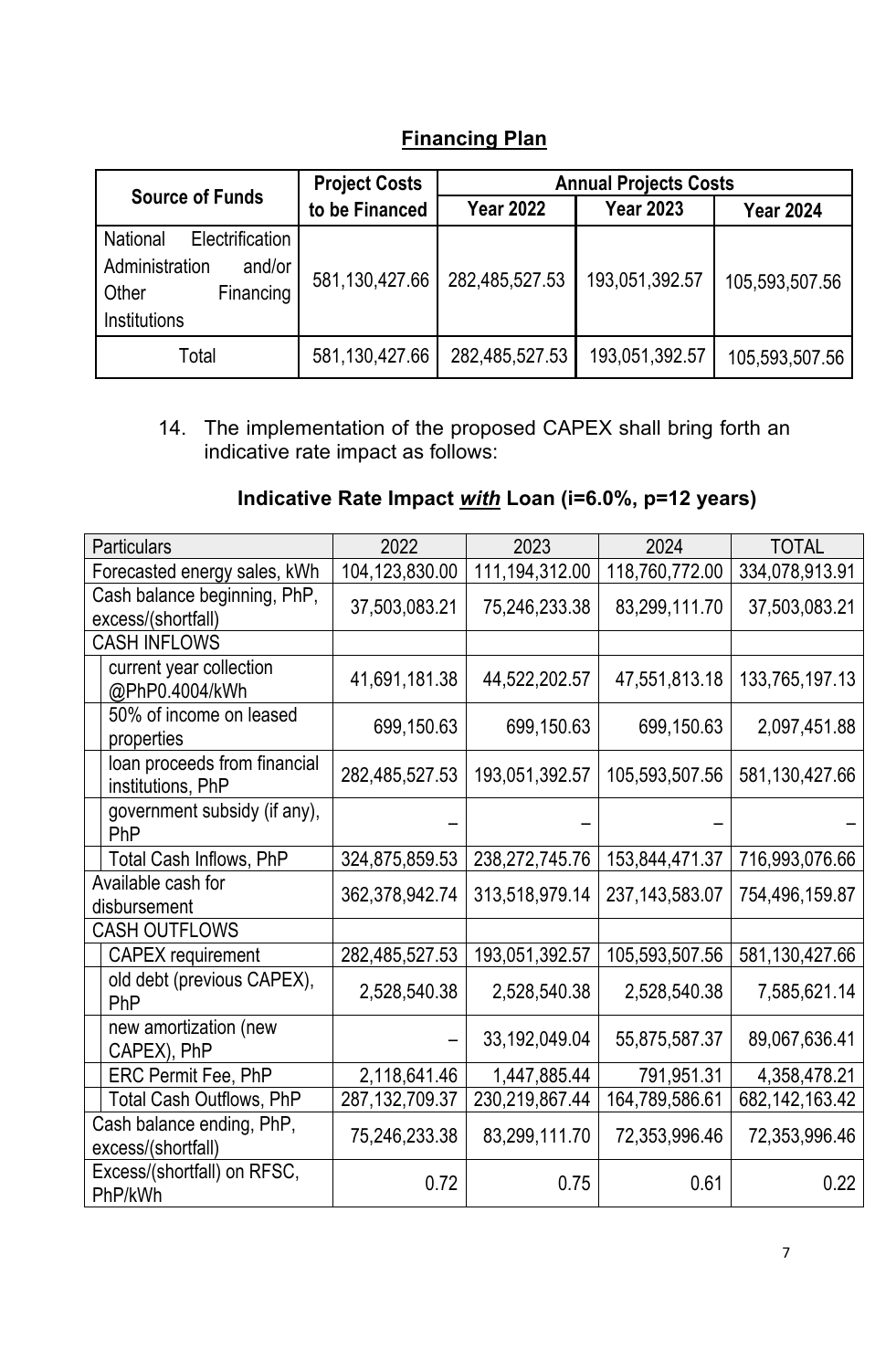## **APPLICATION FOR AUTHORITY TO SECURE LOAN WITH THE NATIONAL ELECTRIFICATION ADMINISTRATION (NEA) AND/OR OTHER PRIVATE FINANCING INSTITUTIONS**

- 15. That, Applicant reiterates and incorporate the foregoing allegations in support of its Application for Authority to Secure Loan with the National Electrification Administration (NEA) and/or other PrivateFinancing Institutions, which will provide the least interest rate, and further allege:
- 16. That the need of immediate implementation of the foregoing proposed Capital Expenditure Projects is imperative to ensure safety, quality of service and compliance with the power industry's regulatory requirements;
- 17. Unfortunately, the current rate of the Reinvestment Fund for Sustainable CAPEX (RFSC) of Applicant SURSECO II is not enough to finance the proposed Capital Expenditure Projects. Thus, a setback in the implementation of the Projects is foreseen by Applicant due to insufficiency of funds, as can be shown below:

| <b>Particulars</b>                                          | 2022           | 2023               | 2024               | <b>TOTAL</b>   |
|-------------------------------------------------------------|----------------|--------------------|--------------------|----------------|
| Forecasted energy sales,<br><b>kWh</b>                      | 104,123,830.00 | 111,194,312.00     | 118,760,772.00     | 334,078,913.91 |
| Cash balance beginning,<br>PhP, excess/(shortfall)          | 37,503,083.21  | (207, 239, 294.15) | (359, 045, 759.35) | 37,503,083.21  |
| <b>CASH INFLOWS</b>                                         |                |                    |                    |                |
| current year collection<br>@PhP0.4004/kWh                   | 41,691,181.38  | 44,522,202.57      | 47,551,813.18      | 133,765,197.13 |
| 50% of income on<br>leased properties                       | 699,150.63     | 699,150.63         | 699,150.63         | 2,097,451.88   |
| loan proceeds from<br>financial institutions,<br><b>PhP</b> |                |                    |                    |                |
| government subsidy (if<br>any), PhP                         |                |                    |                    |                |
| Total Cash Inflows, PhP                                     | 42,390,332.00  | 45,221,353.19      | 48,250,963.81      | 135,862,649.00 |
| Available cash for<br>disbursement                          | 79,893,415.21  | (162,017,940.96)   | (310, 794, 795.55) | 173,365,732.21 |
| <b>CASH OUTFLOWS</b>                                        |                |                    |                    |                |
| <b>CAPEX</b> requirement                                    | 282,485,527.53 | 193,051,392.57     | 105,593,507.56     | 581,130,427.66 |
| old debt (previous                                          | 2,528,540.38   | 2,528,540.38       | 2,528,540.38       | 7,585,621.14   |

## **Rate Impact Calculation** *Without* **Availing Any Loan**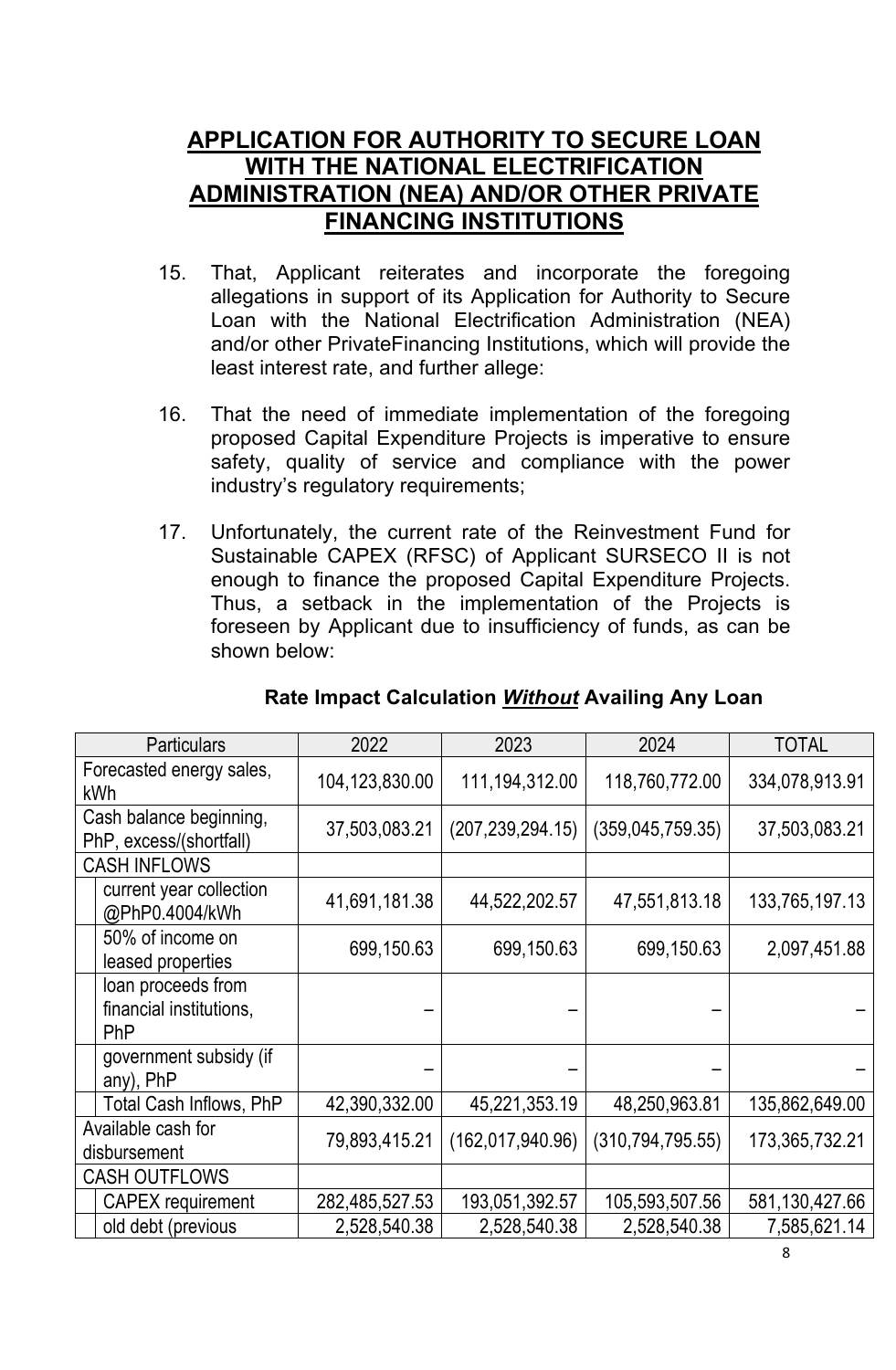|                                                 | CAPEX), PhP                          |                    |                  |                  |                  |
|-------------------------------------------------|--------------------------------------|--------------------|------------------|------------------|------------------|
|                                                 | new amortization (new<br>CAPEX), PhP |                    |                  |                  |                  |
|                                                 | <b>ERC Permit Fee, PhP</b>           | 2,118,641.46       | 1,447,885.44     | 791,951.31       | 4,358,478.21     |
|                                                 | Total Cash Outflows,<br>PhP          | 287, 132, 709. 37  | 197,027,818.39   | 108,913,999.25   | 593,074,527.01   |
| Cash balance ending, PhP,<br>excess/(shortfall) |                                      | (207, 239, 294.15) | (359,045,759.35) | (419,708,794.79) | (419,708,794.79) |
| Excess/(shortfall) on<br>RFSC, PhP/kWh          |                                      | (1.99)             | (3.23)           | (3.53)           | (1.26)           |

- 18. While Applicant has internally generated funds, same is insufficient and needs to be augmented by a loan through NEA's lending program, designed to assist the electric cooperatives and/or other Private Financing Institution, which can offer the least interest rates to the benefit of the memberconsumers; hence, to apply for an authority to secure loan from the Commission is deemed prudent, rational and necessary.
- 19. In support of its application for the grant of authority to secure a loan from NEA and/or other Private Financing Institution, which will provide the least interest rate, Applicant hereto attached the following documents:
	- 19.a. Copy of Audited Financial Statements including notes for test year 2020, 2019, 2018 and 2017 as **Annexes "E", "E-1", "E-2" and "E-3";**
	- 19.b. List of projects and/or items of equipment and their estimated cost as **Annex "F".**
	- 19.c. Bases of the reasonableness of the estimated cost as **Annex "G";**
	- 19.d. Detailed schedule of utilization (of Annual RFSC Utilization for the test year and the prior 2 years) as **Annex "H"**;
	- 19.e. Computation of Financial ratios as **Annex "I".**
	- 19.f. Cost-Benefit Analysis and Justification in securing loans as **Annex "J"**;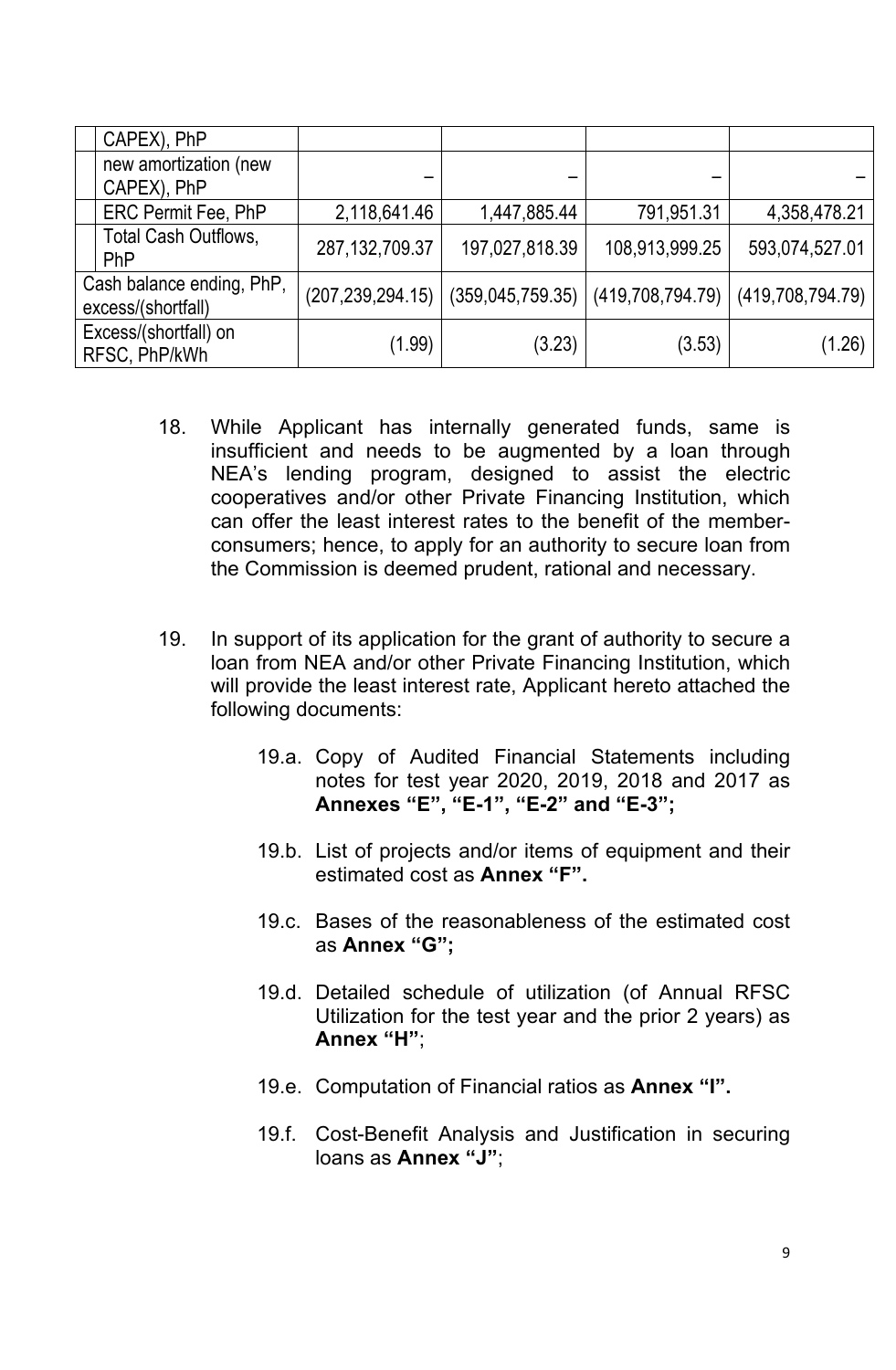## **MOTION FOR THE ISSUANCE OF PROVISIONAL AUTHORITY IN SECURING A LOAN**

- 20. That, Applicant reiterates and incorporate the foregoing allegations in support of its application for issuance of provisional authority and further allege:
	- a. That the present facilities and equipment of the Applicant are found to be inadequate to meet the current increase in power demand and number of new customers, thus, operational decline is imminent which will result to power interruptionsand decline in power reliability and customer service efficiency. The need for immediate improvement by providing additional or new facilities is the only solution to prevent an imminent decline in Applicant's power service; and such urgent need/remedy is imperative and should necessarily be implemented;
	- b. Considering the length of time to resolve the instant Application, it being not the only application to be resolved by the Commission, it is only appropriate, justifiable and reasonable that a provisional authority to immediately implement the capital expenditure projects applied for approval and secure the needed financing be granted;
	- c. The provisional authority that may be issued by the Honorable Commission will provide Applicant the opportunity to implement the Capital Expenditure Projects in accordance with the schedule of actual utilization and avoid the imminent escalation of prices. Thus, the reliability and quality of its service will not be unduly compromised.
	- d. That Applicant is aware that the Provisional Authority that may be granted is subject to the final evaluation of the Honorable Commission.

## **COMPLIANCE WITH PRE-FILING REQUIREMENTS**

21. In compliance with Section 2, Rule 6 of theERC Rules of Practice and Procedure, copies of this Application together with all its annexes and accompanying documents had been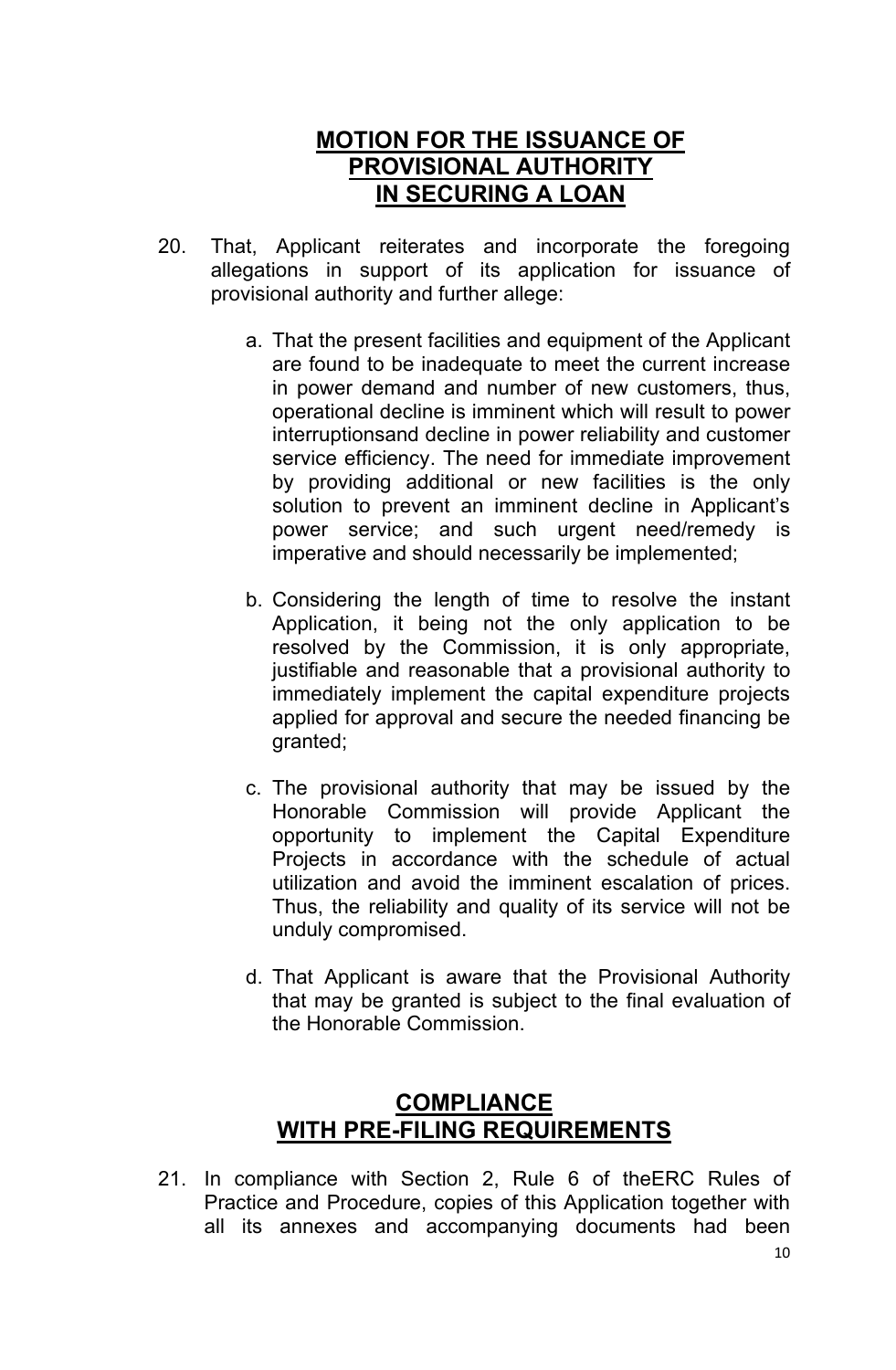furnished by Applicant the Office of the Mayor and the Legislative Body of the City of Tandag, where Applicant principally operates and the Office of the Governor and the Legislative Body of the Province of Surigao del Sur. Likewise, the Application was published in a newspaper of general circulation within the franchise area of the Applicant.

- 22. As proof of compliance of the service of the copies of the Application together with all its annexes are the Certifications issued by the Authorized Representatives of the Local Government Units and/or the Affidavit of Service executed by an employee of the Applicant and the first page of the Application bearing the receiving stamp of the aforementioned Offices as **Annexes "K", "L", "M" and "N",** respectively. Likewise attached hereto as **Annexes "O" and "P"** are the Affidavit of Publication and the newspaper issue containing the published Application;
- 23. Moreover, prior to the filing of this Application, a pre-filing conference with the concerned staff of the Commission was conducted pursuant to Section 4 of Rule 6, and for purposes of determining completeness of the supporting documents attached to the Application.

## **PRAYER**

**WHEREFORE**, foregoing considered, Applicant respectfully prays that the Honorable Commission after due hearing and evaluation of the Application, an Order be issued:

- 1. **Approving** the proposed capital expenditures projects for the years 2022-2024 and declared just, reasonable, and equitable pursuant to the provisions of ERC Resolution No. 26, Series of 2009, and other related laws, rules and regulations;
- 2. **Approving** the application for authority to secure a loan with the National Electrification Administration (NEA) and/or other Private Financing Institution that will provide the least interest rate to the benefit of the member-consumers;
- 3. **Allowing** Applicant, through a Provisional Authority, to Secure a Loan with the National Electrification Administration (NEA) and/or other Private Financing Institution that will provide the least interest rate to the benefit of the member-consumerspending resolution of the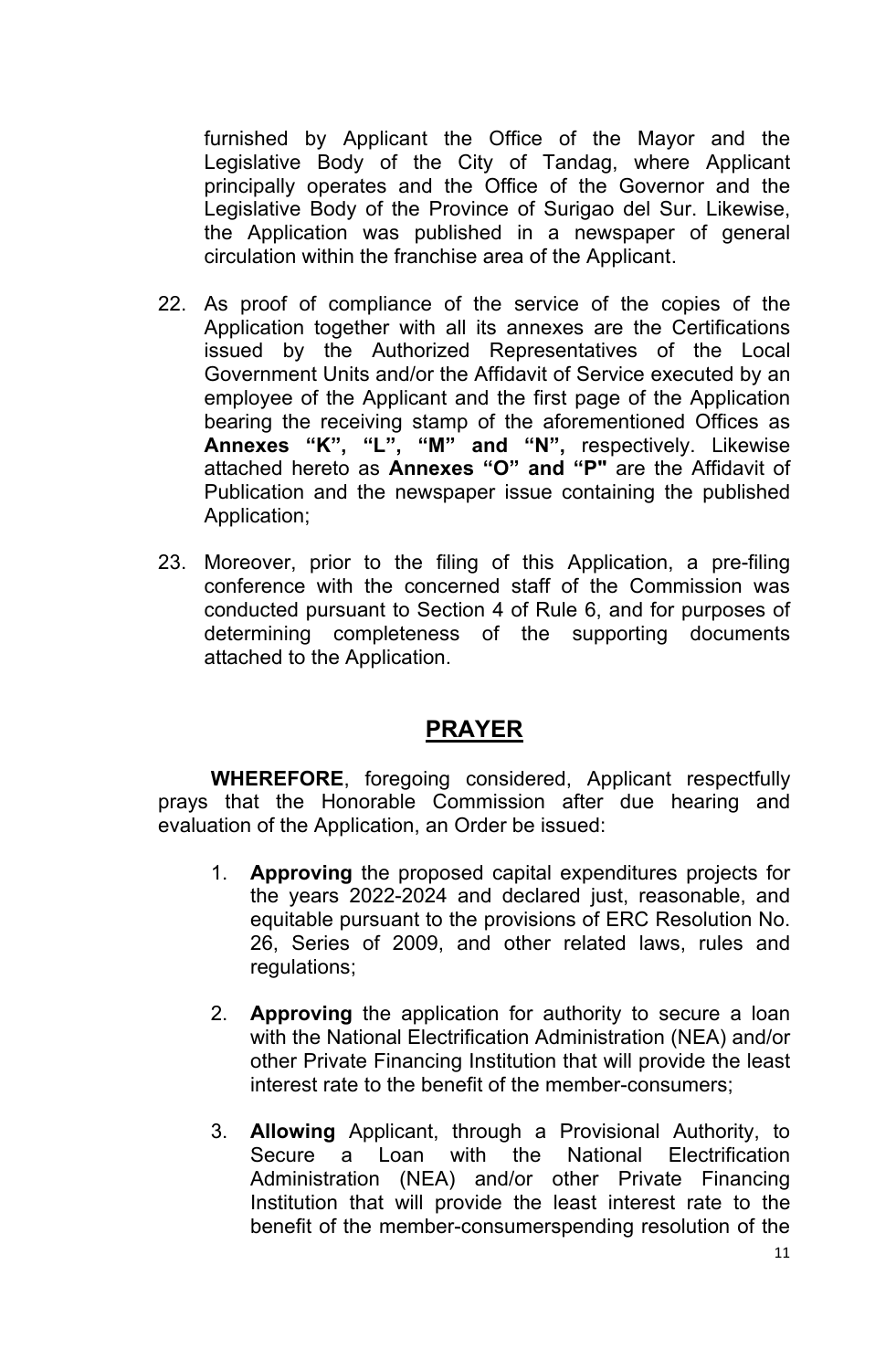Application in order to allow Applicant to implement the proposed CAPEX as scheduled.

Other reliefs just and equitable are likewise prayed for.

Cebu City (for Pasig City), Philippines. 07 March 2022.

### **A.C. GAVIOLA LAW OFFICE Counsel for SURSECO II**

Rm. 203, 2/F Crown Port View Hotel 3<sup>rd</sup> Ave., North Reclamation Area, Cebu City acgaviola\_lawoffice@gaviolalaw.com

BY:

## **ALAN C. GAVIOLA**

PTR No. 927015; Province of Cebu; Feb. 17, 2022 IBP OR (To follow); Cebu City; Feb. 17, 2022 Roll No. 30385 MCLE Compliance III, 0019612; Dec. 14, 2010

**ALAN BYRNE S. GAVIOLA**

PTR No. 3372230 (For 2022); Cebu City; Nov. 09, 2021 IBP No. 147758 (For 2022); Cebu City; Nov. 10, 2021 Roll No. 62695 MCLE Compliance VI – 0027706; Apr. 14, 2022